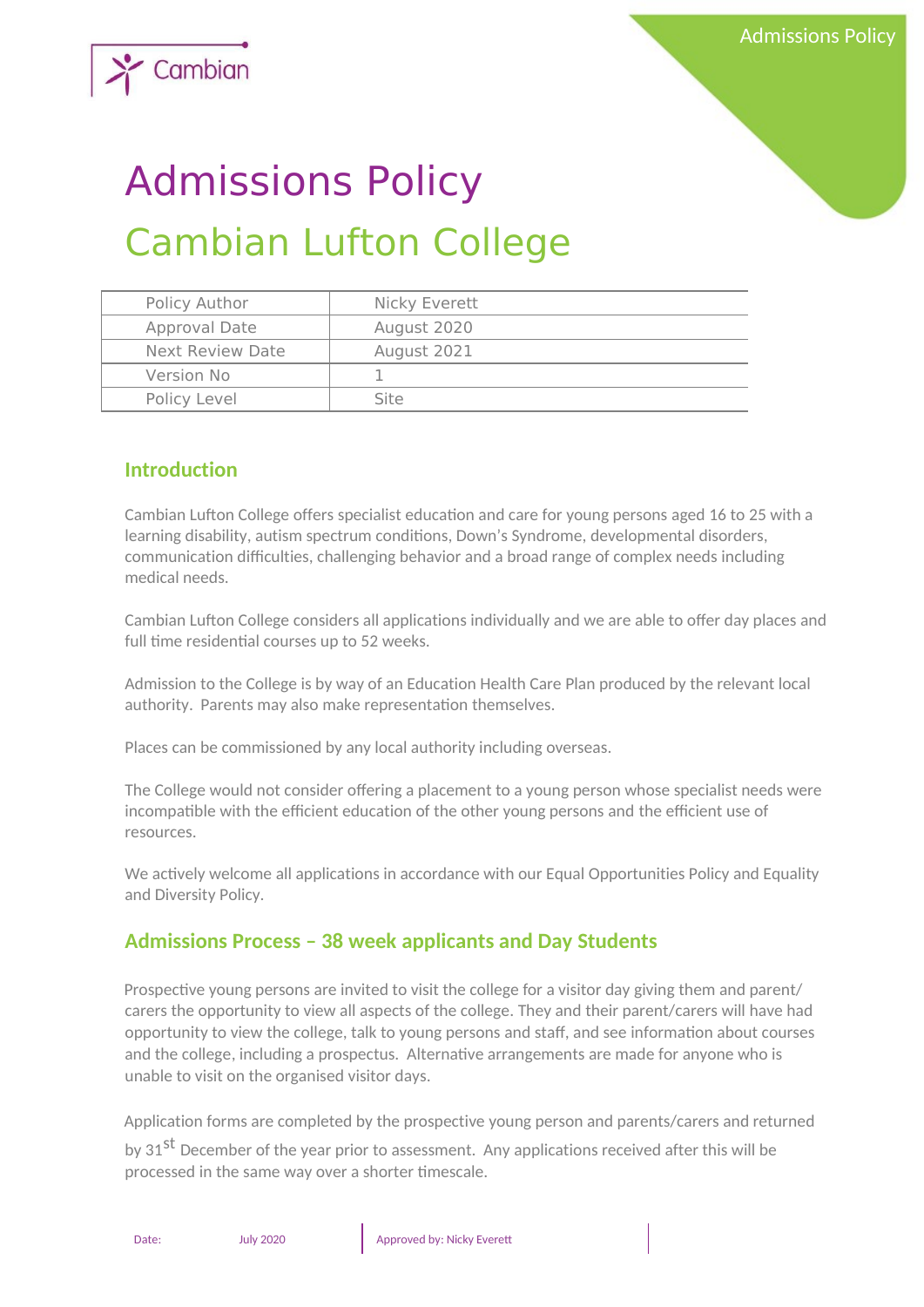

The college Admissions team meet to review the application forms. This initial part of the process is for early identification of anyone who may not meet the admissions criteria or may require specialist resources e.g. staff training etc. If an applicant does not meet the admissions criteria the college will refer them to The Cambian Group, Natspec and back to their local personal advisory service within the local authority for advice on alternative provision.

Pre entry information is collected from relevant stakeholders associated with the applicant. This would include previous schools, social workers/care managers and any other professionals involved. A copy of the draft Education Health and Care Plan (EHCP) is requested either from parents/carers or from the local authority if this is available. This additional information may identify that the applicant does not meet the required criteria or it may identify specialist resources not included in the original application. As previously stated if an applicant does not meet the admissions criteria the college will refer them to The Cambian Group, Natspec and back to their local personal advisory service within the local authority for advice on alternative provision.

The Placements Team summarise the prior information and Care, Clinical and Education team work collaboratively to produce a Care Plan, Behaviour Support Plan and Risk Assessments for each young person. This initial information will inform the college staff of the support needs of each young person to ensure that these are met during the assessment process.

The applicant is invited to attend the college and to meet staff, students and to familiarize themselves with site. Student admission visits are planned according to the young persons' and parents specific needs and requirements. Some young persons may require several one day visits or to attend for 2 days with an overnight stay.

The Admissions team meet regularly to discuss applications and assessments and address any issues which may arise during the process.

Following the assessment the Admissions team decide if young persons will be offered a place referring to all of the information collected prior to the assessment and during the assessment period. Assessment information forms part of the documentation used to secure funding.

These factors are assessed and recorded during the assessment by all members of staff working with the prospective young person.

Places will be offered on the basis that the prospective young person wants to come to Lufton College and the college feels it can effectively meet their needs.

#### **Admissions Process – 52 week applicants**

Referrals are made to the Cambian Commissioning Team by local authority representatives. The Commissioning Team review and shortlist referrals and forward to the Principal and Commissioning Manager. Referrals can also be made directly to the college by parents/carers. The college Admissions Team review the information and decide whether to offer an assessment or request additional information before offering an assessment.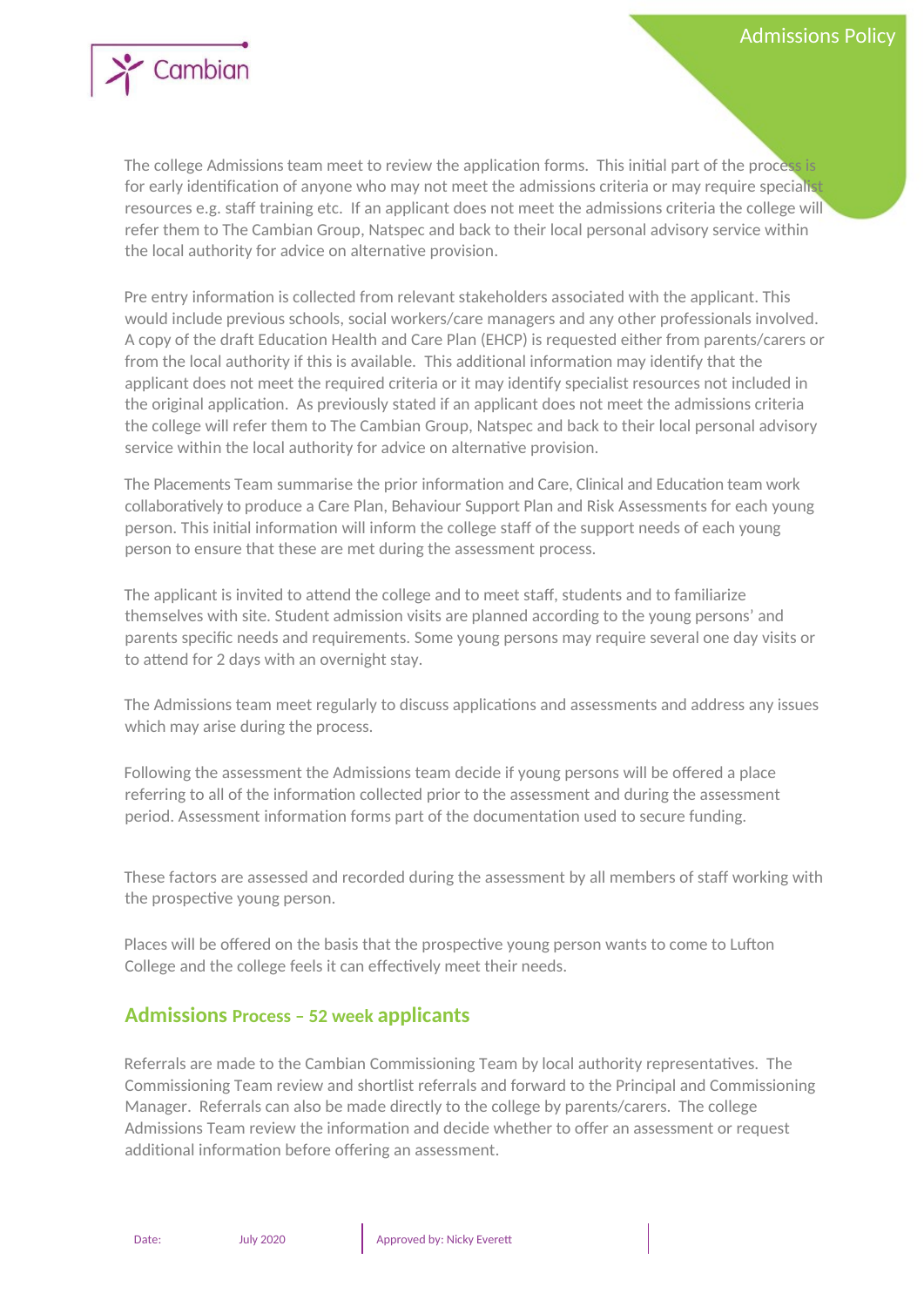

If an assessment is not offered the Commissioning Manager is informed and they relay this decision back to the relevant local authority.

If an assessment is offered, a member of the college may visit the young person in their home and current educational provision to meet them and gather information from parent/carers and key staff on how to support the young person. Visits may be made more than once if either party considers it necessary. Following this the young person, parent/carers and/or key staff will be invited to visit the college. In some circumstances it may not be appropriate for the young person to visit college before starting their course in which case parent/carers and/or key staff are still encouraged to visit. If the young person is able to visit the college they may be offered an overnight assessment as part of the process.

Following the assessment the Admissions Team will be offered a place referring to all of the information collected prior to the assessment and during the assessment period and assessment information forms part of the documentation used to secure funding.

Once funding is agreed the Local Authority provides the college with a contract which informs the structure of the young person's course and support they require. These are reviewed as part of the young person's transition through college.

An introduction pack including a start date is sent out to new young persons; prior to starting their course in September for 38 week young persons and as soon as practicable for 52 week young persons. Because of their more complex needs 52 week young persons may require a more involved transition period before starting college.

All the information collected about young persons informs initial timetable construction alongside baseline assessments completed at the college. This also informs allocation of initial accommodation and the staffing within both their formal sessions and residential accommodation.

When young persons start their course they receive a comprehensive induction. This is delivered by their House Manager, LinkTutor, Key Worker, and other members of staff. The new young person's transition plan reviewed and other documents updated. Each young person has relevant Risk Assessments and a Support Plan developed for them.

Following the baseline period and audit of staffing ratios in the autumn term, any changes needed to funding etc. are agreed by the Entry Panel and put forward to the local authority. Staffing ratios are reviewed on an on-going basis.

# **Admissions Process: Covid 19**

Prior to admission, in addition to normal impact risk assessment, due and documented consideration needs to be given to the following questions:

#### **About the incoming young person**

- Has the young person tested positive for Coronavirus in the past 14 days?
- Is the young person currently displaying symptoms?
- Has the young person been in direct contact with anyone who has tested positive for Covid19 (social worker will need to answer if possible)? Local Health Protection Team will be able to advise on whether the exposure was significant.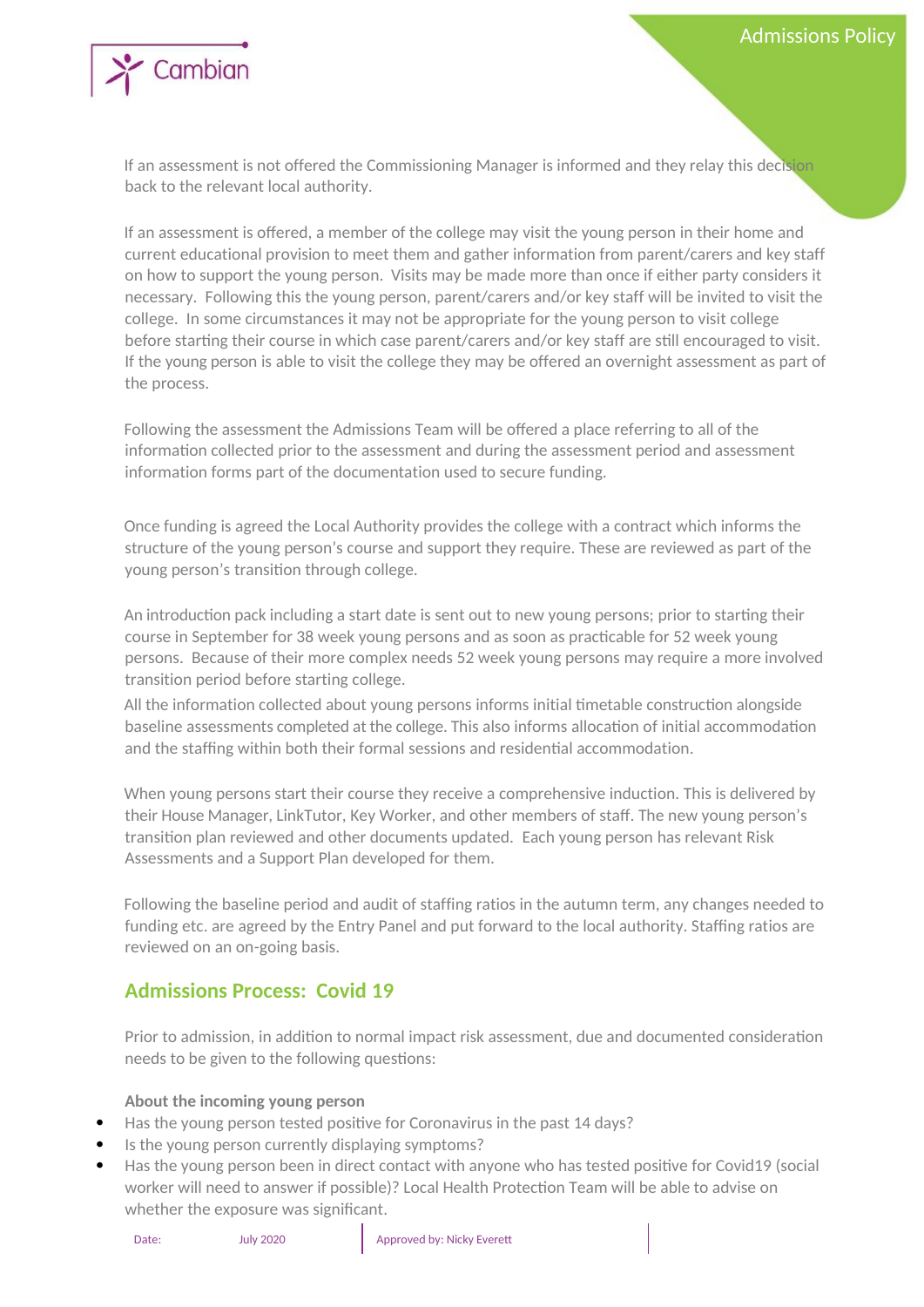

Has the young person or anyone they are living with received a notification from the Track and Trace system?

Admissions Policy

- Is the young person travelling from an area considered currently as High Tier?
- Does the young person present with behavioral risks such as spitting?
- Does the young person have an existing covid specific risk assessment?

#### **About the home**

Is anyone living or working at the home/school currently self-isolating? Is anyone living at the home clinically extremely vulnerable? Does anyone living or working at the home/previous placement have serious underlying health conditions?

If the answer is Yes to any of the above, a further consultation is required.

New admissions are required to have completed and have the results of a Covid 19 test to ensure the care plan and admission process is well managed. We aim to enable all new admissions to go ahead as long as this does not place other young people, our staff and the wider community at significant risk. The NHS now has responsibility for testing patients being discharged from hospital to a care home facility, in advance of a timely discharge.

#### **In advance of new young person's arrival:**

- Test to be completed and their test results are evidenced as negative.
- Assessment and pre admission meetings to be conducted online, using video calls where possible.
- In the event that a site visit is necessary, visitors to site to complete temperature checks and Covid questionnaires as required. Staff involved to be kept to a minimum.
- Admissions Team will identify single occupancy accommodation.
- The Care team will identify a specific and consistent team to be allocated to the single accommodation to support the new young person.
- All staff to adhere to PPE guidance according to government advice and company policy.

#### **On the young person's arrival:**

- Covid questionnaire to be completed by the young person.
- Covid questionnaires and temperature checks to be taken of anyone travelling with the young person.
- Temperature checks to be taken of the young person 3 times a day and recorded.
- Covid specifc risk assessment to be completed in addition to young person's individual risk assessment.

#### **In the event of other scenario following testing:**

These are examples of the potential case scenarios that services may experience during new admissions:

- Test result Negative: Young person admitted as above.
- Test result Positive: If the risk cannot be managed, young person required to self-isolate for 14 days and then retest prior to admission.
- Test result Pending: Admission delayed until the results are returned.
- Test declined by the young person: Young person admitted if they agree to self-isolate for 14 days.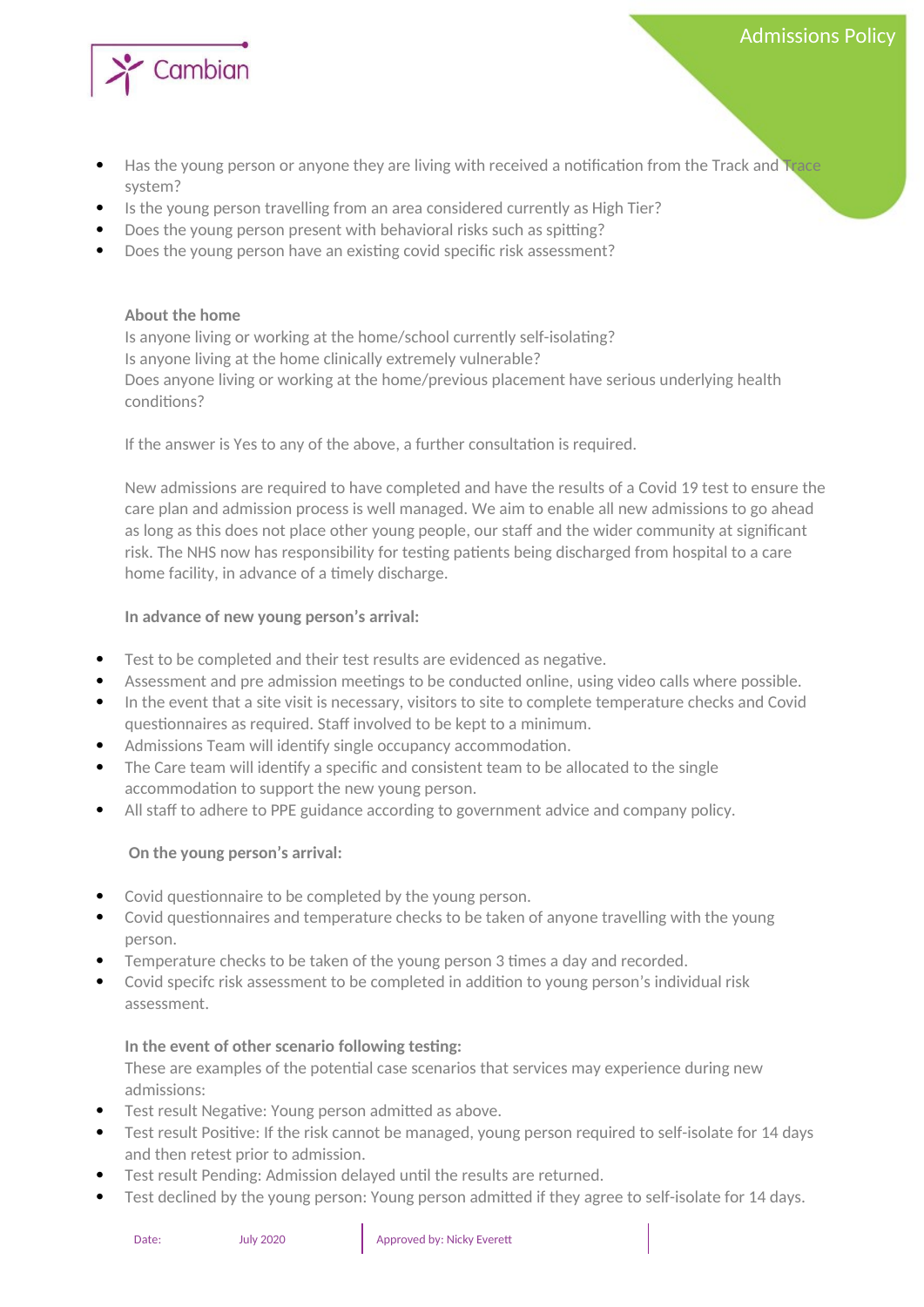

 Insufficient time to be tested: Young person is admitted with agreement to be tested on site and to self isolate until a negative result is returned.

A risk assessment of each case will be completed.

The decision on whether a test is appropriate in the specific circumstance is a clinical decision, informed by information on the context, clinical needs and urgency of the situation and appropriate risk assessment by the service and public health team involved.

The decision to test and the results must not impact on the urgency of responding to the needs of the young person and ensuring their safety and wellbeing. Mental Health and well-being are critically important and the young person may be more anxious and concerned than they appear. The placement must take account of the health protection and infection prevention control requirements.